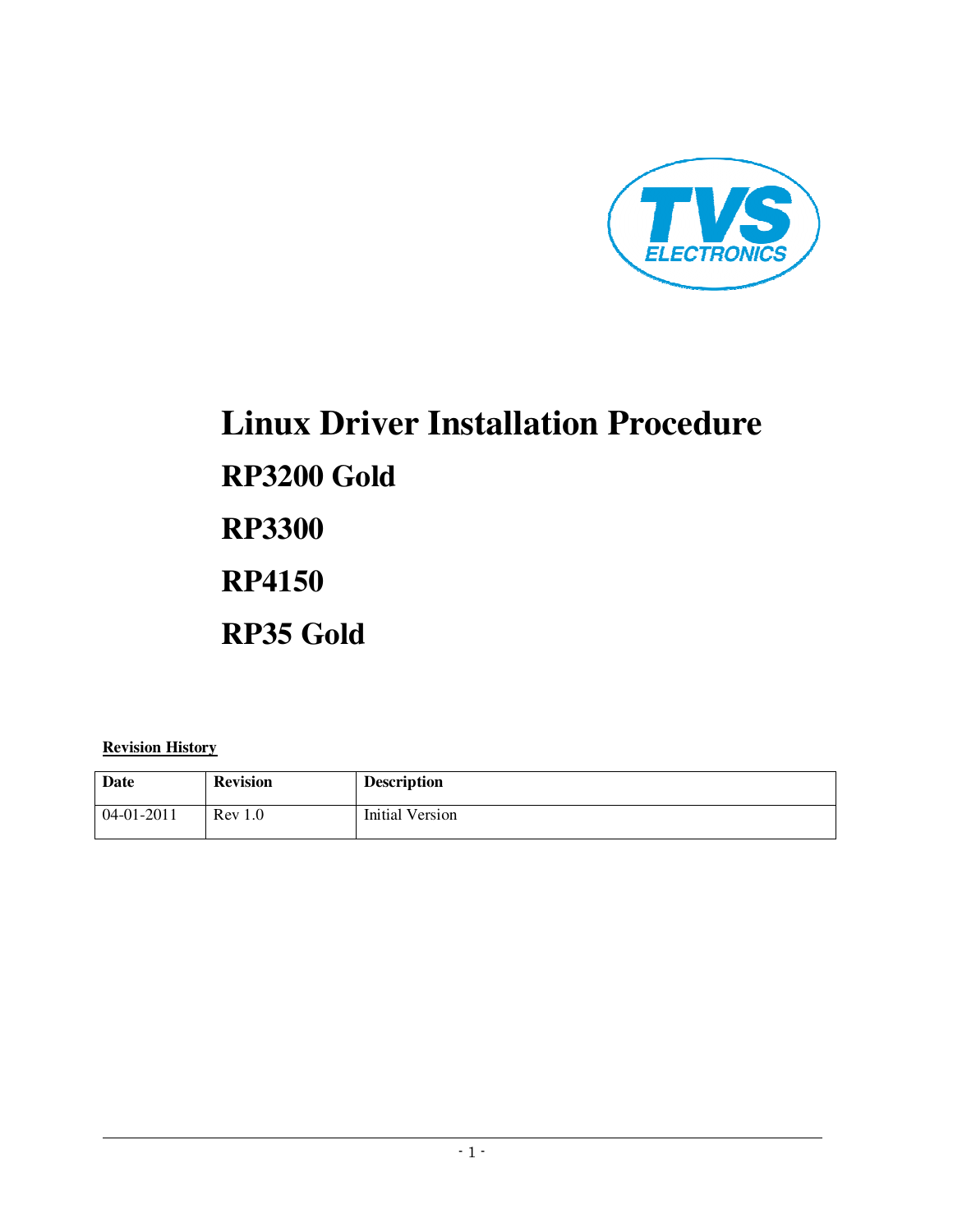This instruction was written on the assumption that CUPS is installed correctly. To install the below files, **you must log in as "root"** user. Or you must **execute "su" to become a "root"**.

1. Copy the **RPXXXX.ppd** file (where, XXXX = 3200Gold/3300/4150/35Gold) to /usr/share/cups/model directory. Execute the following command.

Cp RPXXXX.ppd /usr/share/cups/model

2. Copy the rastertocbm1k (or) rastertocds500 file to /usr/lib/cups/filter directory. Execute the following command.

Cp rastertocbm1k /usr/lib/cups/filter **(For RP3200Gold, RP3300, RP4150)** 

Cp rastertocds500 /usr/lib/cups/filter **(For RP35Gold)**

3. Restart the CUPS to recognize the above copied files. Execute the following command.

## **For REDHAT LINUX:**

/etc/rc.d/init.d/cups restart

**For SUSE LINUX:** /etc/rc.d/cups restart **For UBUNTU LINUX:** /etc/init.d/cups restart

There are two ways to add printer,

- 1. One is through browser &
- 2. Another one is through printing options from "Computer" menu.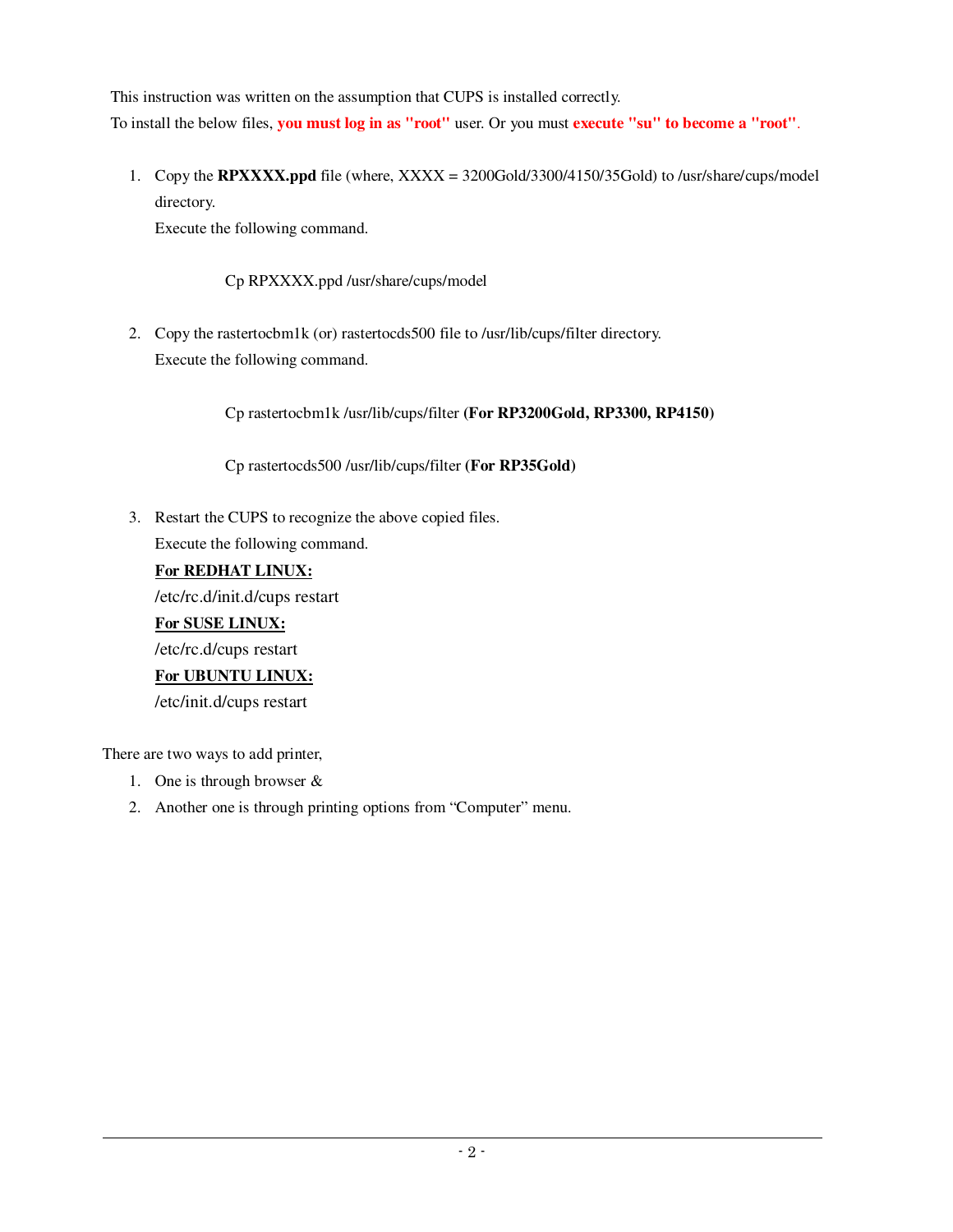## Adding Printer through Browser:

l

Start a browser (Mozilla) in your computer, and access to administration page by typing the following address in address bar: **http://localhost:631/**

**Click "Add Printer" on your browser. Select the Corresponding Printer Model from Local Printers.** 

| Applications Places System (3) ?                                |                                  |                                                   | $USA =$     | 4- ★ Monjan 3, 11:52 PM & tvse (1) |                            |                         |
|-----------------------------------------------------------------|----------------------------------|---------------------------------------------------|-------------|------------------------------------|----------------------------|-------------------------|
| Add Printer - CUPS 1.4.3 - Mozilla Firefox                      |                                  |                                                   |             |                                    |                            |                         |
| File Edit View History Bookmarks Tools Help                     |                                  |                                                   |             |                                    |                            |                         |
| $\epsilon$                                                      | http://localhost:631/admin/      |                                                   |             | $\mathbb{C}$ v                     | $\sqrt{\mathbf{v}}$ Google | Q                       |
| <b>लि Most Visited v</b> © Getting Started N Latest Headlines v |                                  |                                                   |             |                                    |                            |                         |
| Add Printer - CUPS 1.4.3                                        | $\div$                           |                                                   |             |                                    |                            | ₩                       |
| Administration<br>e<br>Home                                     | Classes                          | Online Help                                       | <b>Jobs</b> | <b>Printers</b>                    |                            |                         |
|                                                                 |                                  |                                                   |             |                                    |                            |                         |
|                                                                 |                                  |                                                   |             |                                    |                            |                         |
| <b>Add Printer</b>                                              |                                  |                                                   |             |                                    |                            |                         |
|                                                                 | ド                                |                                                   |             |                                    |                            |                         |
| Local Printers: G Serial Port #1                                |                                  |                                                   |             |                                    |                            |                         |
|                                                                 | <b>SGSI-Printer</b>              |                                                   |             |                                    |                            |                         |
|                                                                 |                                  | TVS Electronics RP 3300 (TVS Electronics RP 3300) |             |                                    |                            |                         |
|                                                                 | <b>THP Printer (HPLIP)</b>       |                                                   |             |                                    |                            |                         |
|                                                                 | $O$ LPT #1                       |                                                   |             |                                    |                            |                         |
| <b>Discovered Network Printers:</b>                             | HP Fax (HPLIP)                   |                                                   |             |                                    |                            |                         |
|                                                                 |                                  |                                                   |             |                                    |                            |                         |
| <b>Other Network Printers:</b>                                  | <b>Backend Error Handler</b>     |                                                   |             |                                    |                            |                         |
|                                                                 | AppSocket/HP JetDirect           |                                                   |             |                                    |                            |                         |
|                                                                 | LPD/LPR Host or Printer          |                                                   |             |                                    |                            |                         |
|                                                                 |                                  | Internet Printing Protocol (ipp)                  |             |                                    |                            |                         |
|                                                                 | <b>Windows Printer via SAMBA</b> |                                                   |             |                                    |                            | $\overline{\mathbf{v}}$ |
| Done                                                            |                                  |                                                   |             |                                    |                            |                         |
| Add Printer - CUPS 1.4<br>3)                                    |                                  |                                                   |             |                                    | $\circ$                    |                         |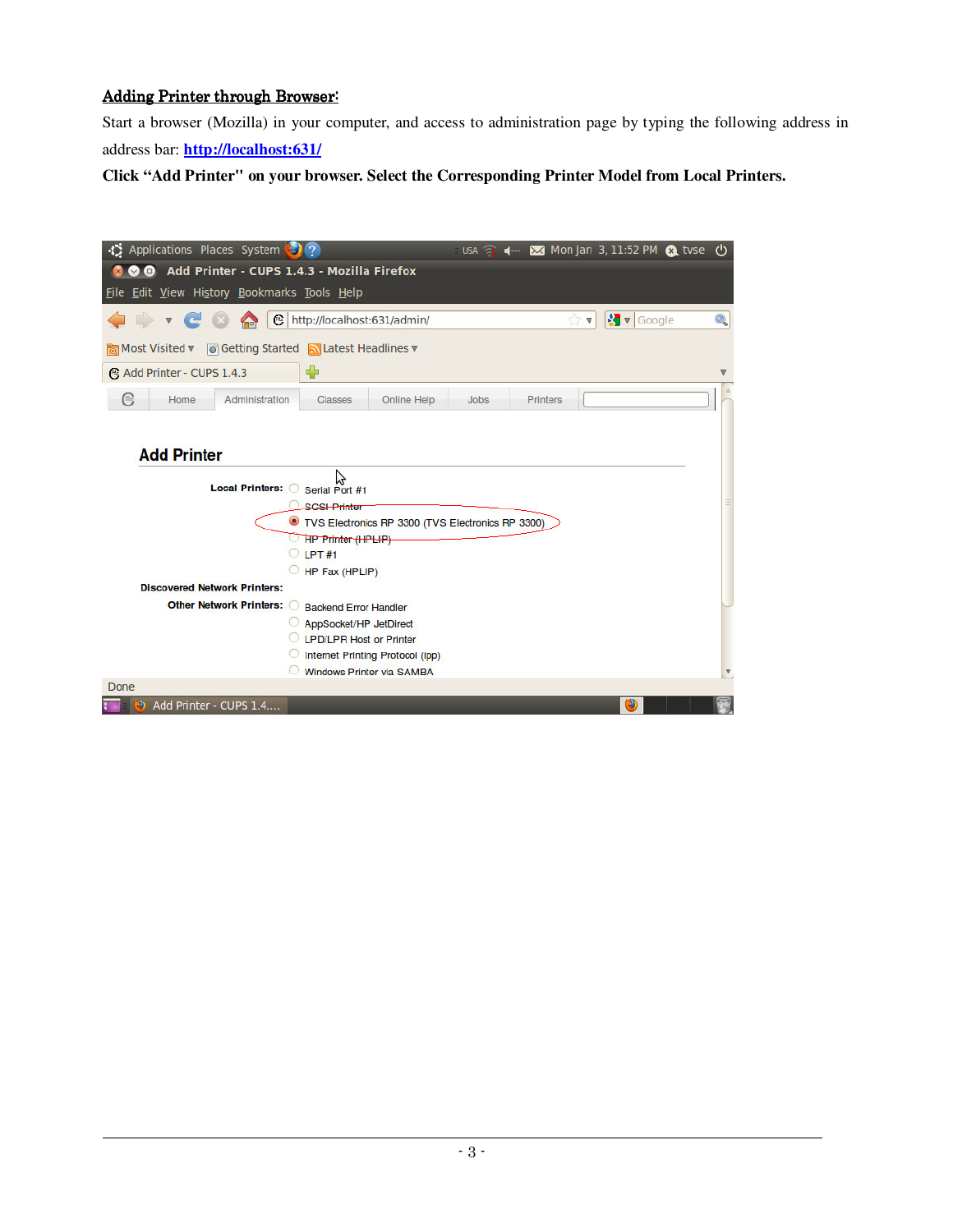## **Click "Continue"**

|                                                                                                                 | Applications Places System (2) ?                                                                                                                                                                                                                                   |                                     |             | $USA =$     | 4 -- ★ Mon Jan 3, 11:52 PM △ tvse (1) |                            |          |
|-----------------------------------------------------------------------------------------------------------------|--------------------------------------------------------------------------------------------------------------------------------------------------------------------------------------------------------------------------------------------------------------------|-------------------------------------|-------------|-------------|---------------------------------------|----------------------------|----------|
|                                                                                                                 | Add Printer - CUPS 1.4.3 - Mozilla Firefox                                                                                                                                                                                                                         |                                     |             |             |                                       |                            |          |
| File Edit View History Bookmarks Tools Help                                                                     |                                                                                                                                                                                                                                                                    |                                     |             |             |                                       |                            |          |
|                                                                                                                 |                                                                                                                                                                                                                                                                    | <b>6</b> http://localhost:631/admin |             |             | ŵ<br>$\overline{\mathbf{v}}$          | $\sqrt{\mathbf{v}}$ Google | Q        |
| ि Most Visited v © Getting Started N Latest Headlines v                                                         |                                                                                                                                                                                                                                                                    |                                     |             |             |                                       |                            |          |
| Add Printer - CUPS 1.4.3                                                                                        |                                                                                                                                                                                                                                                                    | $\blacklozenge$                     |             |             |                                       |                            | $\nabla$ |
| ⊜<br>Home                                                                                                       | Administration                                                                                                                                                                                                                                                     | <b>Classes</b>                      | Online Help | <b>Jobs</b> | Printers                              |                            |          |
| <b>Add Printer</b><br>Location:                                                                                 | Name: TVS Electronics RP 3300<br>(May contain any printable characters except "/", "#", and space)<br><b>Description:</b> TVS Electronics RP 3300<br>(Human-readable description such as "HP LaserJet with Duplexer")<br>(Human-readable location such as "Lab 1") |                                     |             |             |                                       |                            |          |
|                                                                                                                 | Connection: usb://TVS%20Electronics/RP%203300                                                                                                                                                                                                                      |                                     |             |             |                                       |                            |          |
|                                                                                                                 | Sharing: Share This Printer<br>Continue                                                                                                                                                                                                                            |                                     |             |             |                                       |                            |          |
| CUPS and the CUPS logo are trademarks of Apple Inc. CUPS is copyright 2007-2009 Apple Inc. All rights reserved. |                                                                                                                                                                                                                                                                    |                                     |             |             |                                       |                            |          |
| Done                                                                                                            |                                                                                                                                                                                                                                                                    |                                     |             |             |                                       |                            |          |
|                                                                                                                 | Add Printer - CUPS 1.4                                                                                                                                                                                                                                             |                                     |             |             |                                       | Ð                          |          |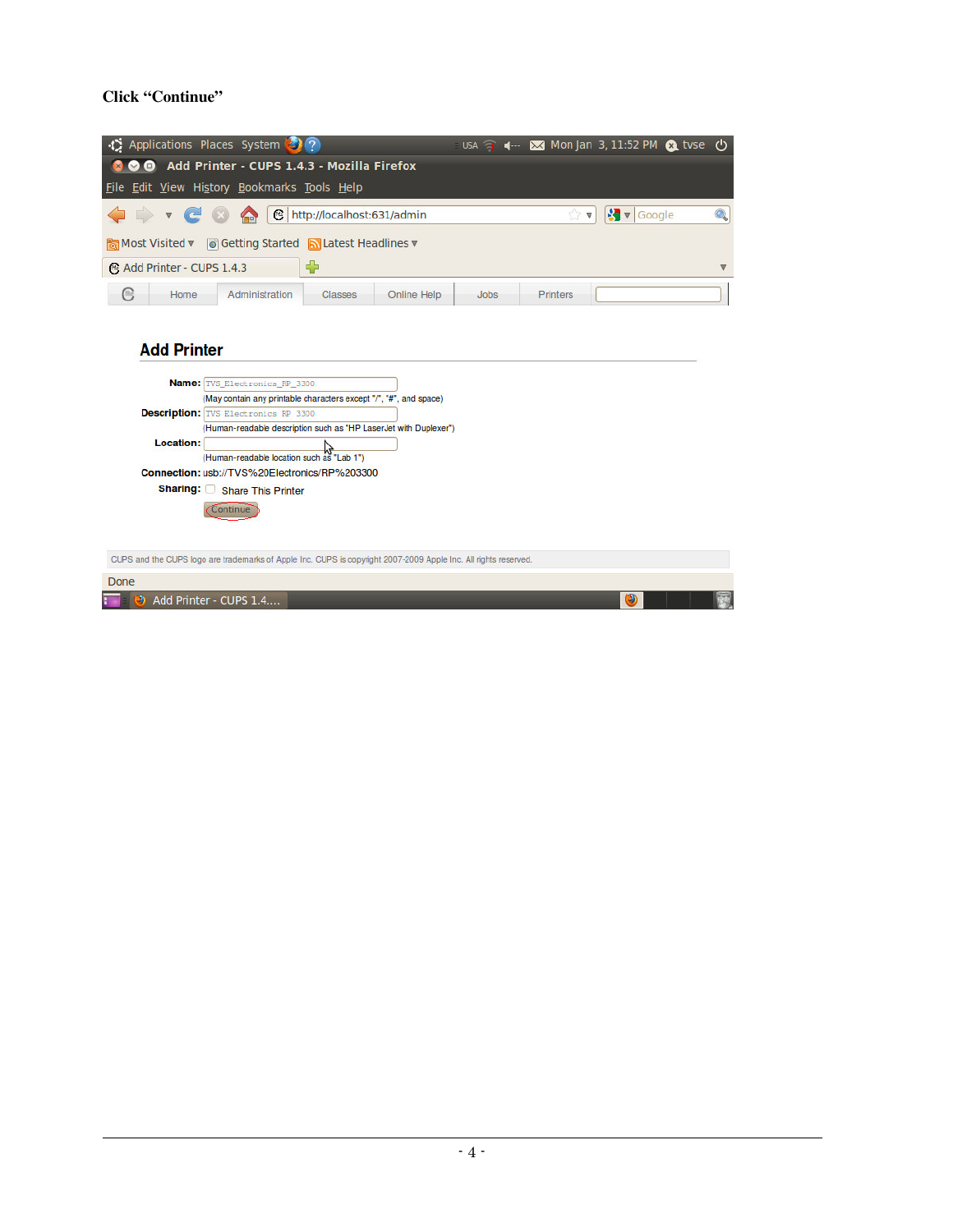## **Next, the browser shows a list of manufacturers.**

**Choose "TVS Electronics" and click "Continue".** 

| File Edit View History Bookmarks Tools Help                                                                                                                                                       |                         |
|---------------------------------------------------------------------------------------------------------------------------------------------------------------------------------------------------|-------------------------|
| $\sqrt{\frac{1}{2}}$ v Google<br><b>● http://localhost:631/admin</b><br>$\overline{\mathbf{v}}$                                                                                                   | Q                       |
| <b>लि Most Visited v</b> © Getting Started N Latest Headlines v                                                                                                                                   |                         |
| ⊕<br>Add Printer - CUPS 1.4.3                                                                                                                                                                     | $\nabla$                |
| <b>Add Printer</b>                                                                                                                                                                                | $\Delta$                |
| Name: TVS Electronics RP 3300                                                                                                                                                                     |                         |
| <b>Description: TVS Electronics RP 3300</b>                                                                                                                                                       |                         |
| Location:                                                                                                                                                                                         |                         |
| Connection: usb://TVS%20Electronics/RP%203300                                                                                                                                                     |                         |
| <b>Sharing: Do Not Share This Printer</b>                                                                                                                                                         |                         |
| Make: Shinko<br><b>SiPix</b><br>Sony<br>Star<br>Tally<br><b>Tektronix</b><br><b>Texas Instruments</b><br>Toshiba<br><b>TOSHIRA TEC Corp.</b><br><b>TVS Electronics</b><br>$\overline{\mathbf{v}}$ |                         |
| グ<br>Continue                                                                                                                                                                                     |                         |
| Or Provide a PPD File:<br>Browse<br><b>Add Printer</b>                                                                                                                                            |                         |
|                                                                                                                                                                                                   |                         |
| CUPS and the CUPS logo are trademarks of Apple Inc. CUPS is copyright 2007-2009 Apple Inc. All rights reserved.                                                                                   | $\overline{\mathbf{v}}$ |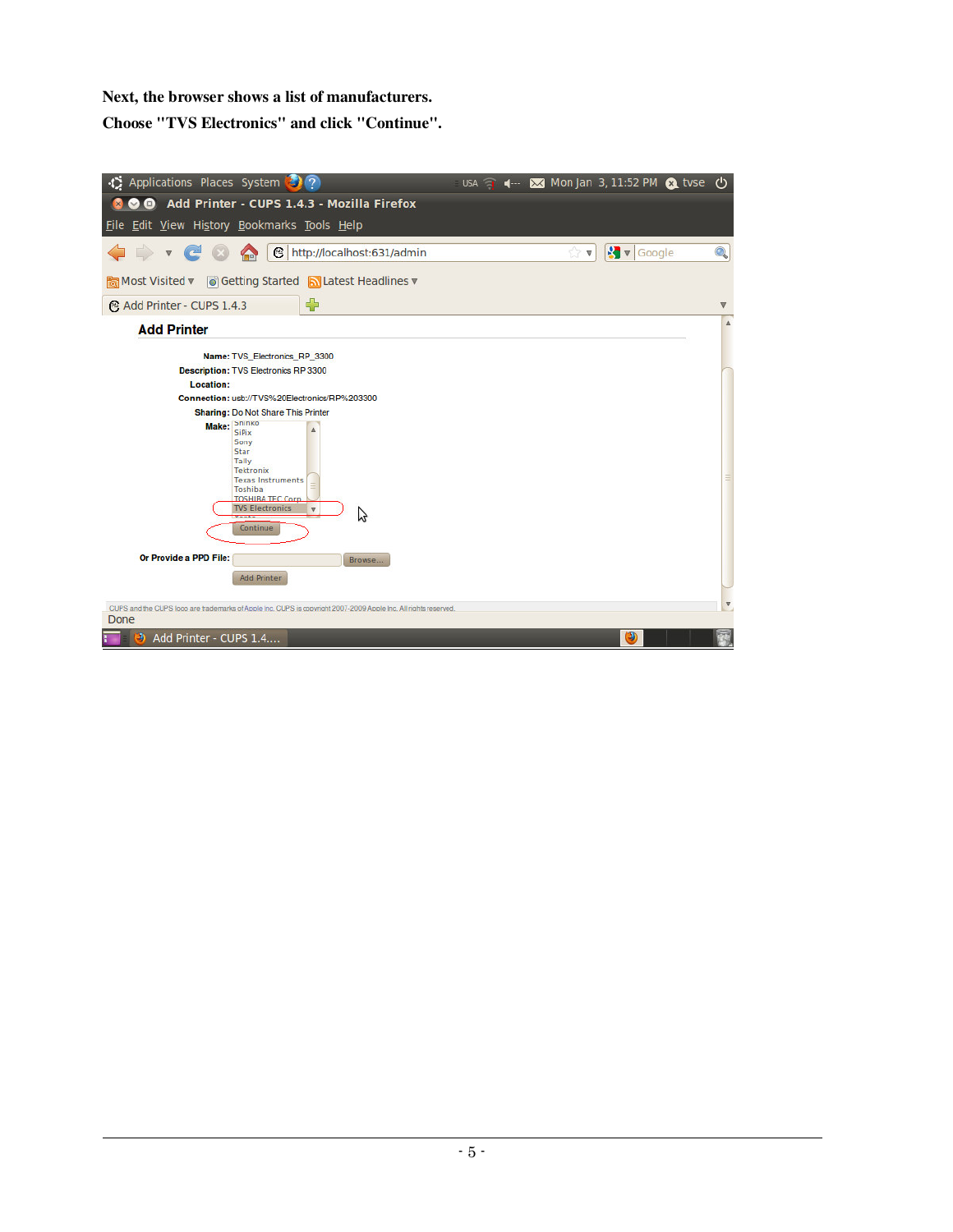**Next, browser shows a list of models.** 

l

**Choose a model to be installed, and click "Add Printer"** 

| ↑ Applications Places System ● ?                                                                                                                                                                                                                                 |  |                   | USA 1 4- 2 Mon Jan 3, 11:53 PM 2 tvse (1) |                         |
|------------------------------------------------------------------------------------------------------------------------------------------------------------------------------------------------------------------------------------------------------------------|--|-------------------|-------------------------------------------|-------------------------|
| © © Add Printer - CUPS 1.4.3 - Mozilla Firefox                                                                                                                                                                                                                   |  |                   |                                           |                         |
| File Edit View History Bookmarks Tools Help                                                                                                                                                                                                                      |  |                   |                                           |                         |
| <b>● http://localhost:631/admin</b><br>$\triangleright$ $\triangleright$ $\in$ $\infty$                                                                                                                                                                          |  | $\sum \mathbf{v}$ | $\sqrt{\frac{1}{2}}$ $\sqrt{ }$ Google    | Q                       |
| Most Visited v © Getting Started NLatest Headlines v                                                                                                                                                                                                             |  |                   |                                           |                         |
| ⊕<br>Add Printer - CUPS 1.4.3                                                                                                                                                                                                                                    |  |                   |                                           | A                       |
|                                                                                                                                                                                                                                                                  |  |                   |                                           |                         |
| <b>Add Printer</b>                                                                                                                                                                                                                                               |  |                   |                                           |                         |
| Name: TVS Electronics RP 3300                                                                                                                                                                                                                                    |  |                   |                                           |                         |
| <b>Description: TVS Electronics RP 3300</b>                                                                                                                                                                                                                      |  |                   |                                           |                         |
| Location:                                                                                                                                                                                                                                                        |  |                   |                                           |                         |
| Connection: usb://TVS%20Electronics/RP%203300                                                                                                                                                                                                                    |  |                   |                                           |                         |
| <b>Sharing: Do Not Share This Printer</b>                                                                                                                                                                                                                        |  |                   |                                           |                         |
| Make: TVS Electronics Select Another Make/Manufacturer                                                                                                                                                                                                           |  |                   |                                           |                         |
| パ<br>Model: TVS Electronics RP35Gold (en)<br>TVS Electronics RP3200 Gold (en)<br>TVS Electronics RP3300 (en)<br>TVS Electronics RP4150 (en)<br>TVS Electronics TVSE 9-Pin 80col Series CUPS v1.1 (en)<br>TVS Electronics TVSE 9-Pin 136col Series CUPS v1.1 (en) |  |                   |                                           |                         |
| Or Provide a PPD File:<br>Browse                                                                                                                                                                                                                                 |  |                   |                                           |                         |
| <b>Add Printer</b>                                                                                                                                                                                                                                               |  |                   |                                           | $\overline{\mathbf{v}}$ |
| Done                                                                                                                                                                                                                                                             |  |                   |                                           |                         |
| 2) Add Printer - CUPS 1.4                                                                                                                                                                                                                                        |  |                   | $\circ$                                   |                         |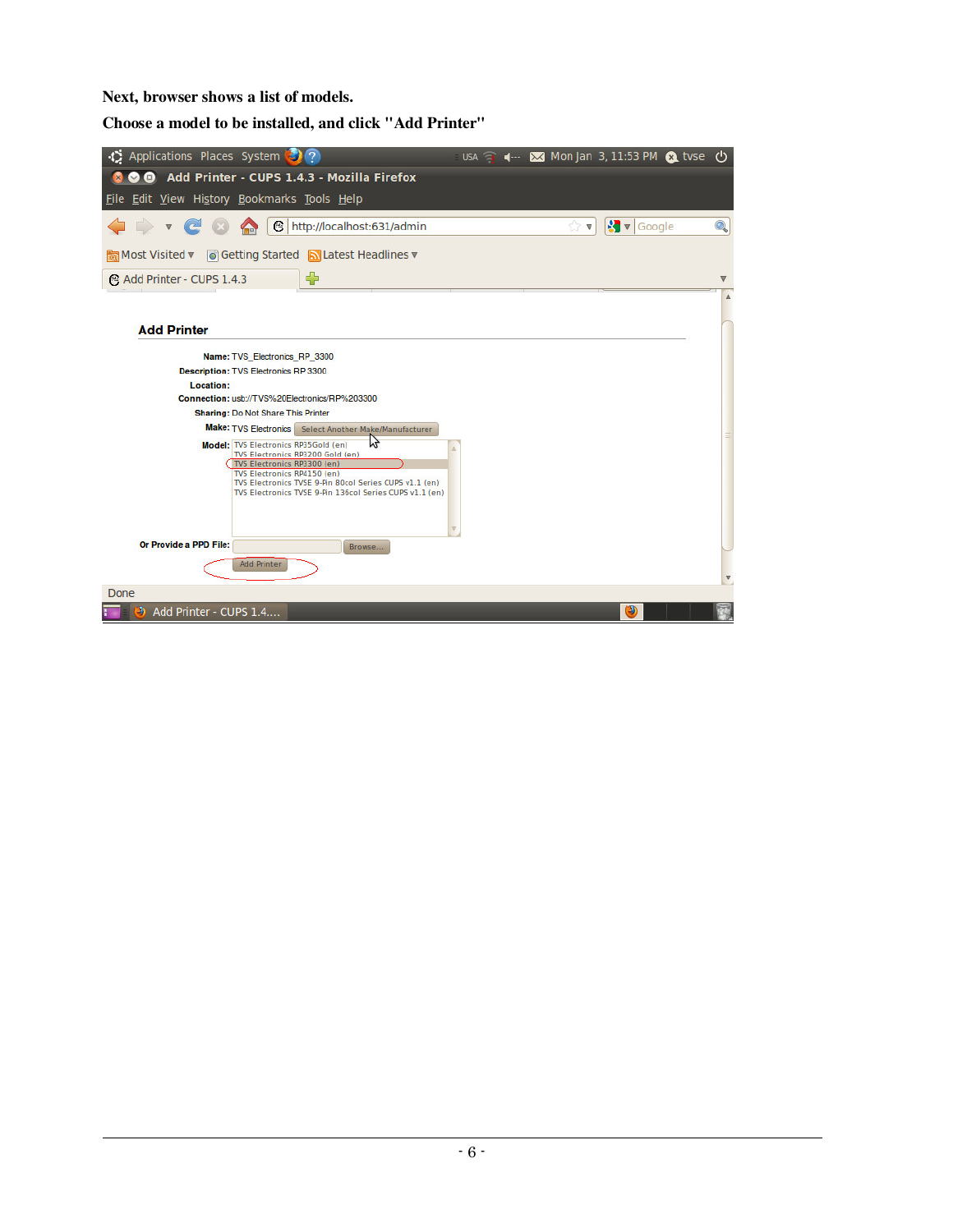**If the below screen would be displayed, installation is completed. Click "Printers" in the menu bar displayed in upper area.** 

| Applications Places System (2022)<br>-13                                                                                       |                                                             |                                     |             |             |                  |                                        |          |
|--------------------------------------------------------------------------------------------------------------------------------|-------------------------------------------------------------|-------------------------------------|-------------|-------------|------------------|----------------------------------------|----------|
|                                                                                                                                | <b>O</b> Set Printer Options - CUPS 1.4.3 - Mozilla Firefox |                                     |             |             |                  |                                        |          |
| File Edit View History Bookmarks Tools Help                                                                                    |                                                             |                                     |             |             |                  |                                        |          |
| $\rightarrow$ v                                                                                                                |                                                             | <b>● http://localhost:631/admin</b> |             |             | $\mathbb{C}^n$ w | $\sqrt{\frac{1}{2}}$ $\sqrt{ }$ Google | Q        |
| ि Most Visited v © Getting Started N Latest Headlines v                                                                        |                                                             |                                     |             |             |                  |                                        |          |
| Set Printer Options - CUPS 1.4.3                                                                                               |                                                             | ⊕                                   |             |             |                  |                                        | $\nabla$ |
| ⊜<br>Home                                                                                                                      | Administration                                              | Classes                             | Online Help | <b>Jobs</b> | <b>Printers</b>  |                                        |          |
| Set Default Options for TVS_Electronics_RP_3300<br>Printer TVS Electronics RP 3300 default options have been set successfully. | Y                                                           |                                     |             |             |                  |                                        |          |
|                                                                                                                                |                                                             |                                     |             |             |                  |                                        |          |
| CUPS and the CUPS logo are trademarks of Apple Inc. CUPS is copyright 2007-2009 Apple Inc. All rights reserved.                |                                                             |                                     |             |             |                  |                                        |          |
| Done                                                                                                                           |                                                             |                                     |             |             |                  |                                        |          |
| Set Printer Options - CU                                                                                                       |                                                             |                                     |             |             |                  | ۷                                      |          |

**Check that the information about installed printer is displayed and take Test Page from "Maintenance"** 

|            |                                                                                                                  | →↑ Applications Places System → ?                                                                  |         |                                                                    |      |          | USA 4- X Fri Dec 10, 5:55 PM & tyse (!) |                      |
|------------|------------------------------------------------------------------------------------------------------------------|----------------------------------------------------------------------------------------------------|---------|--------------------------------------------------------------------|------|----------|-----------------------------------------|----------------------|
|            |                                                                                                                  |                                                                                                    |         | <b>800</b> TVS Electronics RP 3200 - CUPS 1.4.3 - Mozilla Firefox  |      |          |                                         |                      |
|            |                                                                                                                  | File Edit View History Bookmarks Tools Help                                                        |         |                                                                    |      |          |                                         |                      |
|            | $\rightarrow$ $\sim$ $\sim$ $\sim$ $\sim$                                                                        | िल Most Visited v © Getting Started N Latest Headlines v<br><b>● TVS Electronics RP 3200 - CUP</b> |         | Google http://localhost:631/printers/TVS_Electronics_RP_320( マ マ マ |      |          |                                         | Q<br>$\triangledown$ |
| $\epsilon$ | Home                                                                                                             | Administration                                                                                     | Classes | Online Help                                                        | Jobs | Printers |                                         |                      |
|            | Maintenance<br>$\overline{\mathbf{v}}$<br>Description: TVS Electronics RP 3200<br><b>Location: Local Printer</b> | Administration<br>V                                                                                |         | TVS Electronics RP 3200 (Idle, Accepting Jobs, Not Shared)         |      |          |                                         |                      |

**After the printer is added, set it up (paper size, etc). And set this as a default printer, if it is needed.**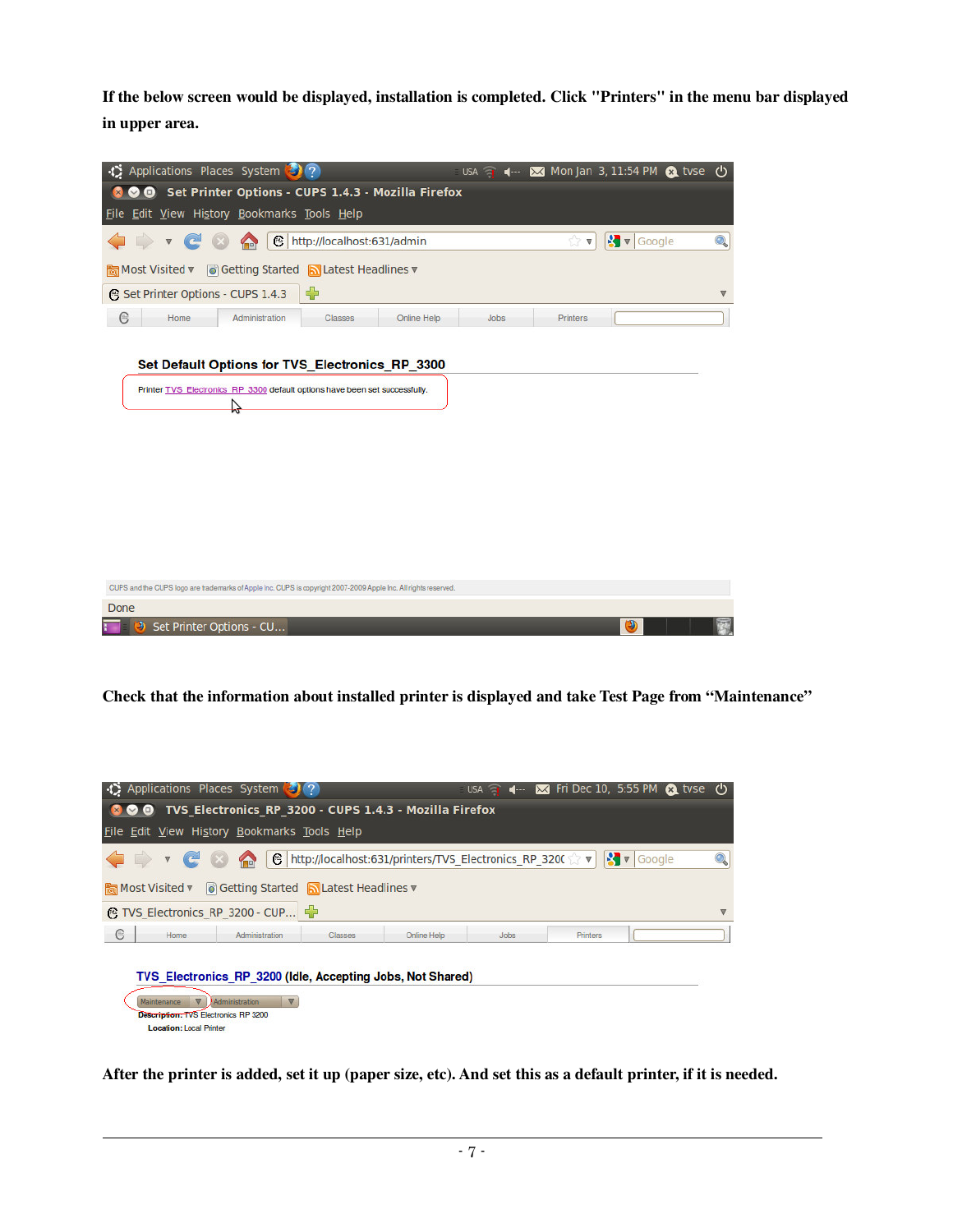# Adding Printer through Printing Options from Computer Menu: Choose "Printing" from Computer menu available at the task bar.

#### Finter configu... | B [New Printer] | B Printer configur... | D 0 Thu Feb 24, 3:19 PM  $\boxed{\blacksquare}$  Computer  $\Box$  [Terminal]

#### **Add a new printer through New menu.**

l

| Printer configuration - localhost<br>론                     | $\Box$ $\times$<br>- |
|------------------------------------------------------------|----------------------|
| Printer<br>$View$<br>Server<br>Help<br>£<br>Refresh<br>New |                      |
| RP-3200Gold                                                |                      |
| Connected to localhost                                     | Æ.                   |

#### **Select the corresponding device from the left panel and click "Forward"**

|                                  | <b>New Printer</b><br>$  \times$   |
|----------------------------------|------------------------------------|
| Select Device                    | ٣z                                 |
|                                  |                                    |
| Devices                          | Description                        |
| TVS Electronics RP 3300          | A printer connected to a USB port. |
| LPT #1                           |                                    |
| AppSocket/HP JetDirect           |                                    |
| Internet Printing Protocol (ipp) |                                    |
| LPD/LPR Host or Printer          |                                    |
| Windows Printer via SAMBA        |                                    |
| Other                            |                                    |
|                                  |                                    |
|                                  |                                    |
|                                  |                                    |
|                                  |                                    |
|                                  |                                    |
|                                  |                                    |
|                                  | S Cancel<br>Eorward                |
|                                  |                                    |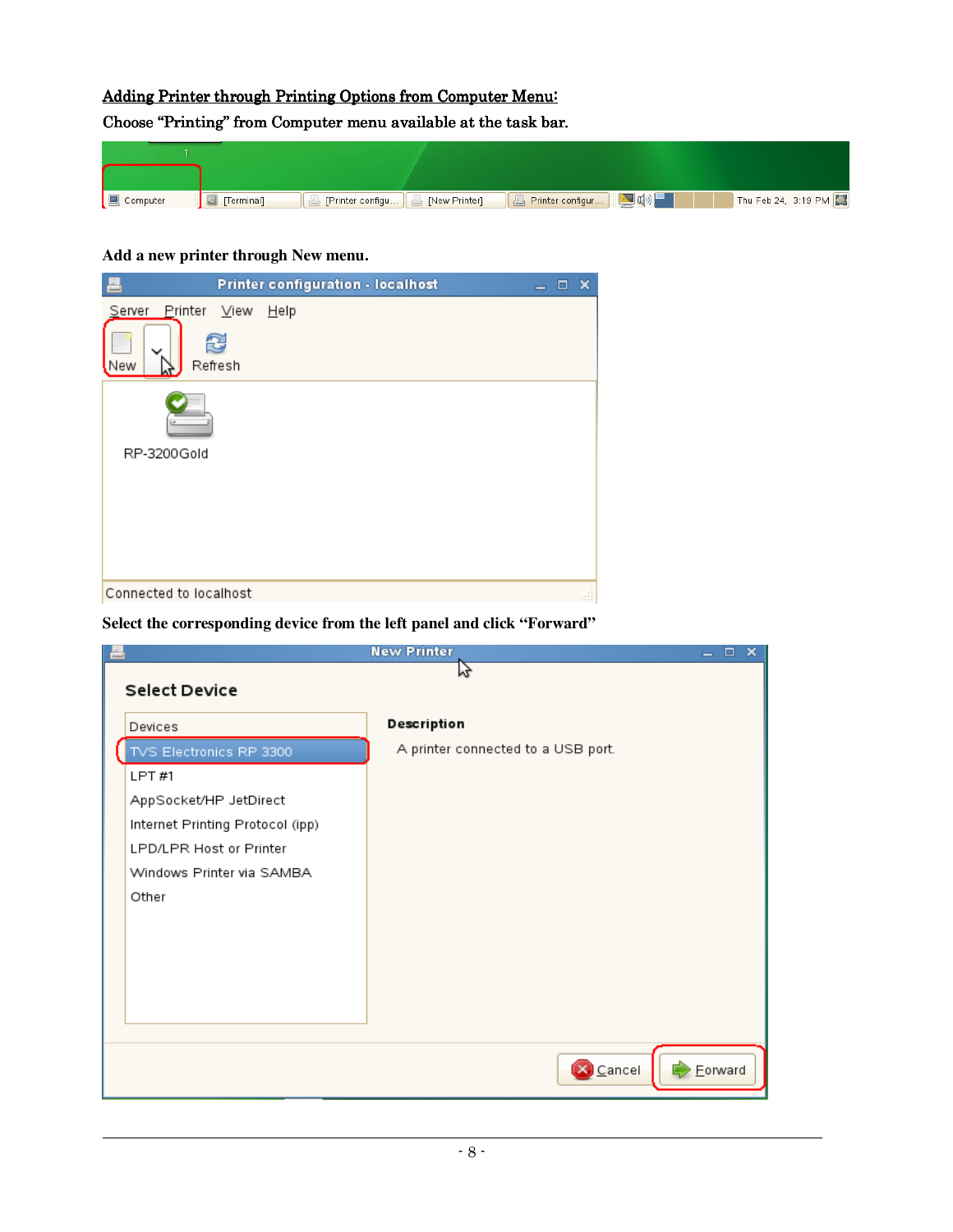**Select the manufacturer name as "TVS" and click "Forward"** 

| <b>New Printer</b>                                                                                                                                                                                                                                                                                                      |         | $=$ $\Box$ $\times$ |  |
|-------------------------------------------------------------------------------------------------------------------------------------------------------------------------------------------------------------------------------------------------------------------------------------------------------------------------|---------|---------------------|--|
| <b>Choose Driver</b>                                                                                                                                                                                                                                                                                                    |         |                     |  |
| Select printer from database                                                                                                                                                                                                                                                                                            |         |                     |  |
| Provide PPD file                                                                                                                                                                                                                                                                                                        |         |                     |  |
| Search for a printer driver to download                                                                                                                                                                                                                                                                                 |         |                     |  |
| The foomatic printer database contains various manufacturer provided PostScript Printer<br>Description (PPD) files and also can generate PPD files for a large number of (non PostScript)<br>printers. But in general manufacturer provided PPD files provide better access to the specific<br>features of the printer. |         |                     |  |
| Makes                                                                                                                                                                                                                                                                                                                   |         |                     |  |
| Tektronix                                                                                                                                                                                                                                                                                                               |         |                     |  |
| Toshiha                                                                                                                                                                                                                                                                                                                 |         |                     |  |
| <b>TVS</b>                                                                                                                                                                                                                                                                                                              |         |                     |  |
| hĻ<br>Xante                                                                                                                                                                                                                                                                                                             |         |                     |  |
| Xerox                                                                                                                                                                                                                                                                                                                   |         |                     |  |
|                                                                                                                                                                                                                                                                                                                         |         |                     |  |
| Back<br>Scancel                                                                                                                                                                                                                                                                                                         | Forward |                     |  |

**Choose the Driver name from the left panel and corresponding driver from the right panel and click "Forward"** 

| 론                       | <b>New Printer</b>                        | $\mathbf{x}$<br>$-0$ |
|-------------------------|-------------------------------------------|----------------------|
| <b>Choose Driver</b>    |                                           |                      |
| Models                  | <b>Drivers</b>                            |                      |
| Electronics RP3200 Gold | TVS Electronics RP3300 [en] (recommended) |                      |
| Electronics RP3300      |                                           |                      |
|                         |                                           |                      |
|                         |                                           |                      |
|                         |                                           |                      |
|                         |                                           |                      |
|                         |                                           |                      |
|                         |                                           |                      |
|                         |                                           |                      |
|                         |                                           |                      |
|                         |                                           |                      |
|                         |                                           |                      |
|                         | Cancel<br>Back                            | Sorward              |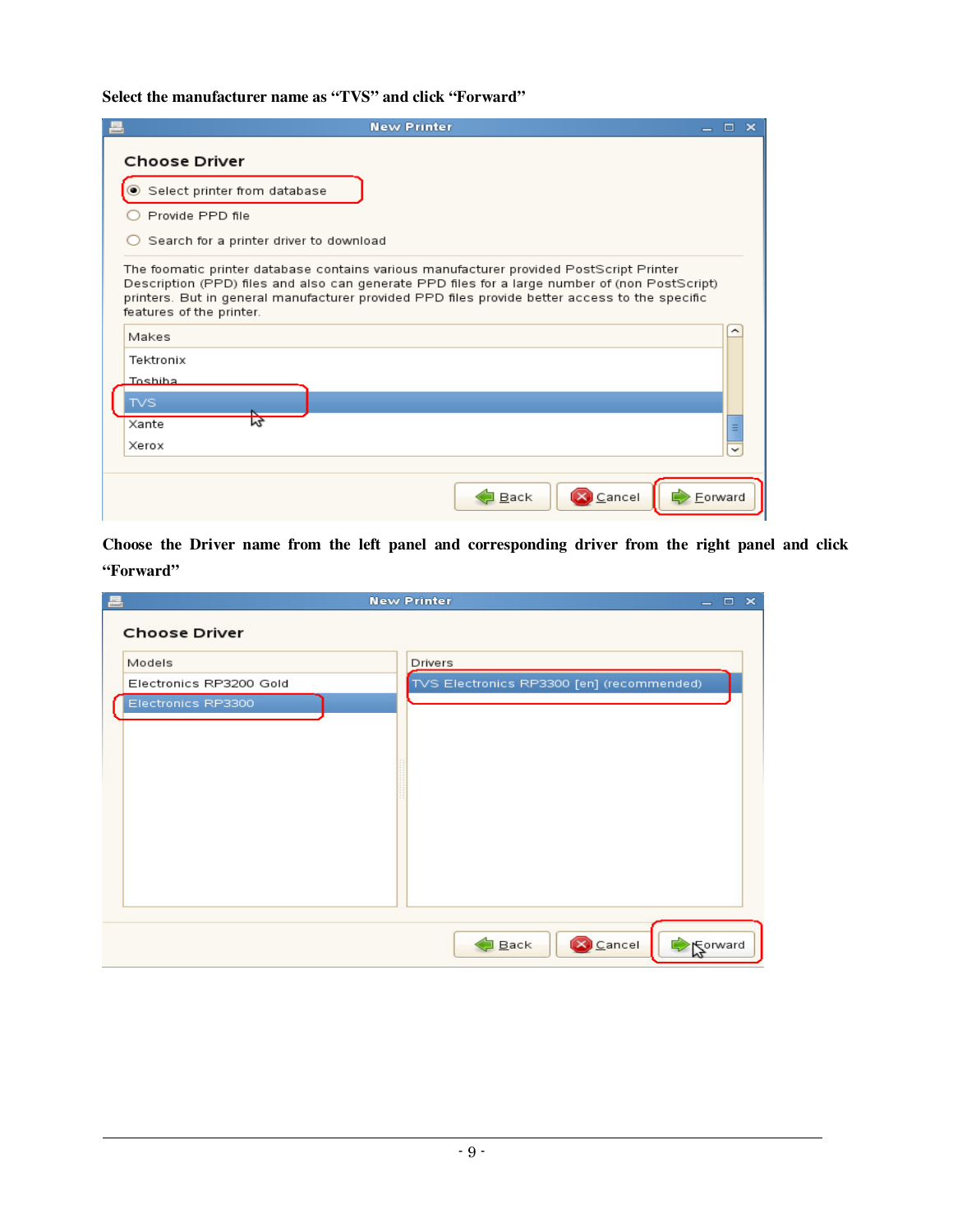# **Click "Apply"**

l

| <b>New Printer</b>                                             | $\equiv$ | $\square$ $\times$ |  |
|----------------------------------------------------------------|----------|--------------------|--|
| <b>Describe Printer</b>                                        |          |                    |  |
| <b>Printer Name</b>                                            |          |                    |  |
| Short name for this printer such as "laserjet"                 |          |                    |  |
| RP-3300                                                        |          |                    |  |
| Description (optional)                                         |          |                    |  |
| Human-readable description such as "HP LaserJet with Duplexer" |          |                    |  |
| TVS Electronics RP 3300                                        |          |                    |  |
| Location (optional)                                            |          |                    |  |
| Human-readable location such as "Lab 1"                        |          |                    |  |
| linux-hj3s                                                     |          |                    |  |
|                                                                |          |                    |  |
|                                                                |          |                    |  |
|                                                                |          |                    |  |
|                                                                |          |                    |  |
| <b>X</b> Cancel<br>Back                                        |          | Apply              |  |

**Now the Printer RP3300 will be added in printing window. Right Click on the printer and set it as default printer (if it is needed) and take test page.** 

| Printer Properties - `RP-3300' on localhost<br>록<br>Settings<br><b>Settings</b><br>Policies<br>TVS Electronics RP 3300<br>Description:<br>Access Control<br>Connected to localhost<br>linux-hj3s<br>Location:<br>Printer Options<br>Job Options<br>usb://TVS%20Electronics/RP%20.<br>Device URI:<br>Make and Model: TVS Electronics RP3300<br>Change<br>Printer State:<br>Idle<br><b>Tests and Maintenance</b><br>Print Self-Test Page<br>Print Test Page<br>Clean Print Heads | 昌<br>Printer configuration - localhost<br>Printer View Help<br>Server<br>S<br>New<br>Refresh<br>RP-3300<br>RP-3200Gold | $ \Box$ $\times$ |                          |
|--------------------------------------------------------------------------------------------------------------------------------------------------------------------------------------------------------------------------------------------------------------------------------------------------------------------------------------------------------------------------------------------------------------------------------------------------------------------------------|------------------------------------------------------------------------------------------------------------------------|------------------|--------------------------|
|                                                                                                                                                                                                                                                                                                                                                                                                                                                                                |                                                                                                                        |                  | $\pmb{\times}$<br>Change |